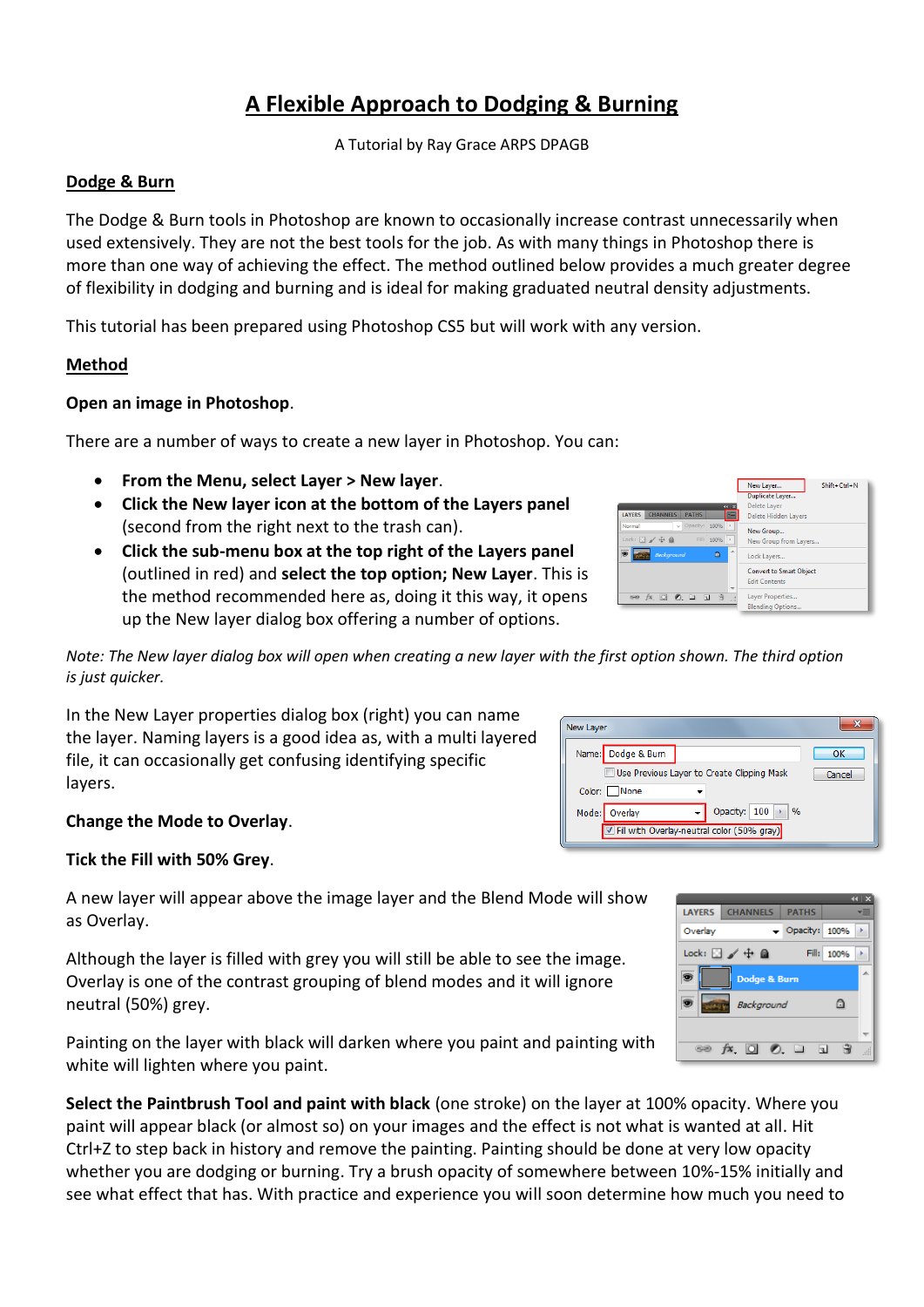apply. Remember, each time you paint over an area the effect will intensify so a good option is to start lightly and increase gently. Vary the brush diameter to meet the needs of the area you are working on and vary the brush opacity as required. You will find that different densities will require a different amount.

# **Graduated Neutral Density**

A graduated neutral density filter is often used in landscape photography to darken bright skies. That same effect can easily be applied in a similar way to the dodging and burning with Overlay.

First, you need to create a separate Overlay layer to apply a neutral density affect. If you wish to apply the affect in 2 different areas of the image: perhaps to darken the sky and burn in the foreground then 2 separate layers will be necessary.

We know that painting with black darkens the image, painting with white lightens the image and neutral grey (R128, B128, G128) does not affect the image. So if the Foreground colour is black and the Background colour is white a gradient on an Overlay layer filled with neutral grey will darken the image from black at the top, fading through neutral and then gradually lightening the image to white at the bottom. Thinking laterally, a gradient from black to neutral grey will give a gradual neutral density effect. A white to neutral grey gradient will have the opposite effect.

## **Method**

If the file you were working on is still open, **create a new Overlay layer** as you did previously.

**If not, open a new file in Photoshop and create a new Overlay layer** as described in the Dodge & Burn method above. If you wish to name the layer, call it Gradient.

**Ensure your colours are set to default**. If they are not, hit 'D' to restore them. If black shows as the Foreground colour hit 'X' to make white the Foreground colour and black the background.

| X key to switch between<br>black & white as the<br>foreground colour |  |
|----------------------------------------------------------------------|--|

## **Click on the (white) Foreground colour to activate the Color Picker**.

We now need to make the foreground colour mid grey (50% Grey). The quickest way to do that is to **change the B (Brightness) checkbox 50%.** (Outlined in red). This will make the RGB colours 128, 128, 128.

Once that is done, **hit 'X' to bring black back as the foreground colour**.

# **Select the Gradient tool from the Toolbar**.

# **Check the Options bar to ensure that Foreground to Background is the selected gradient**.

All that is required now is to draw the gradient. If you are darkening the sky, drag from the top of the image to the horizon, or as far as you want to darken. If the effect is not what you want, draw the gradient again. Redrawing will overwrite the existing gradient, it will not add to it. Holding the shift key while dragging will ensure a perfectly vertical gradient.